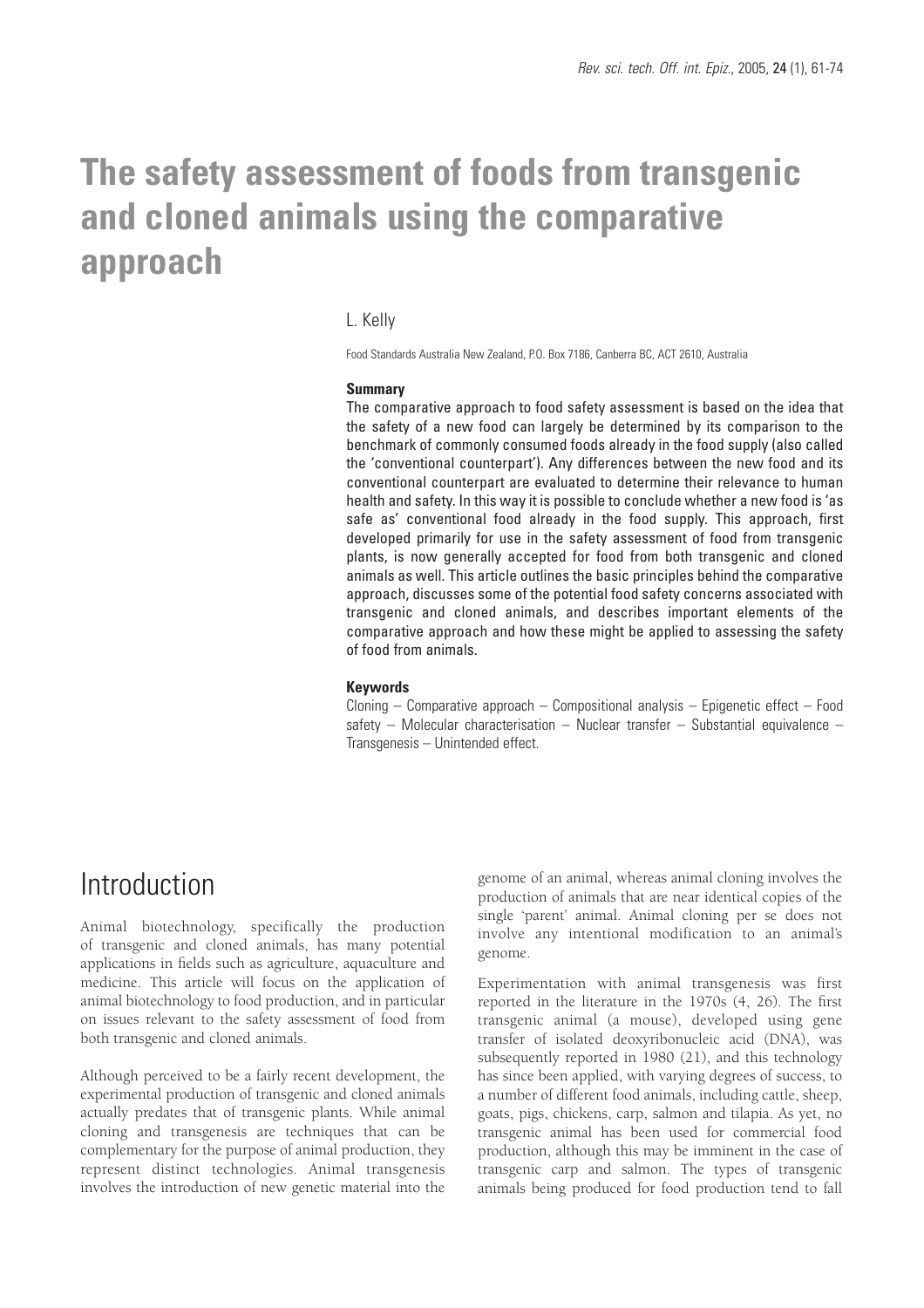into one of two categories: those with improved production characteristics (e.g. improved feed conversion efficiency, disease or parasite resistance, improved growth rates, improved fibre production) and those with improved product characteristics (e.g. altered milk composition and profile, enhanced carcass characteristics). Such traits have been the goal of selective breeding for many years, but the use of transgenic technology offers new opportunities in terms of the range of genetic modifications, and hence traits, that may be possible.

In animal production, the term 'cloning' can actually refer to a number of different techniques, but in the present context refers almost exclusively to somatic cell nuclear transfer (SCNT), a technique first used in 1996 to clone sheep (61) and which has now also been applied to a number of other food animals such as cattle (7, 29), goats (1) and pigs (2), in addition to many non-food animals. The practice of animal cloning first commenced in the late 1970s, with the use of embryo-splitting techniques as an adjunct to embryo-transfer programmes (59). The more sophisticated nuclear transfer techniques were not developed until the following decade, beginning with the transfer of nuclei from embryonic blastomeres to enucleated oocytes (60). The SCNT, which involves the transfer of a nucleus from a fully differentiated somatic cell, has generated considerable interest and is believed to offer the most promise in terms of commercial application, as potentially unlimited clones can be made of the one individual. Although still in its infancy as a technology, SCNT has an advantage over other cloning techniques, such as blastomere nuclear transfer (BNT), because it allows the cloning of adult animals (either conventionally bred or transgenic), whose traits are already known, thereby enabling the preservation, indefinitely, of those individuals with superior traits. The techniques of embryosplitting and BNT have been in commercial (although not extensive) use by the dairy industry since the 1980s (39), and hence the food products from such animals have been in the food supply since that time. This is not the case with SCNT cloning, where, at present, a voluntary moratorium on the commercial release of food products is being observed in a number of countries, until such time as certain policy and regulatory issues are resolved.

Recent and ongoing advances in the production of transgenic and cloned animals mean that not only are these animals a scientific reality but that their entry into the food supply may soon become a commercial reality, at least in some countries. As is often the case with any new or rapidly advancing technology, concern has been expressed about the potential hazards associated with such products and their entry into the food supply and so greater attention is now being paid to the safety assessment of such foods. This paper will:

*a)* outline the basic principles of food safety assessment

*b)* discuss some of the potential food safety concerns that may be associated with both transgenic and cloned animals

*c)* describe the important elements of safety assessment and how they might be applied to food from animals.

# General principles of food safety assessment

The safety assessment of food from transgenic animals has been under discussion for many years (15, 28, 30, 40, 41, 63), although in the early years most attention was given to food from transgenic plants, which started to be commercialised during the 1990s. More recently, the Food and Agriculture Organization (FAO) and the World Health Organization (WHO) jointly hosted an expert consultation to develop appropriate strategies for the safety assessment of food from transgenic animals (16). Similar consideration has also recently been given to the safety and assessment of food from cloned animals (17, 37, 44). The consensus from these discussions is that the safety assessment of food from both transgenic and cloned animals can be conducted in a similar way to the safety assessment of food from transgenic plants. Fundamental to this assessment is the use of the comparative approach.

The basic principle of comparative assessment – known originally as the concept of substantial equivalence – had its genesis in the early 1990s (40, 63) and has subsequently been further developed and refined as experience has been gained in its use. A recent joint FAO/WHO expert consultation on genetically modified (GM) foods of plant origin re-evaluated the usefulness of the concept of substantial equivalence in the safety assessment of GM foods, concluding that there were presently no alternative strategies that would provide a better assurance of safety (65).

The comparative approach is based on the idea that the safety of GM foods can be assessed, to a large extent, by comparison with the benchmark of commonly consumed foods already regarded as safe (the traditional or conventional counterpart). This approach was adopted because it was recognised that the traditional toxicological approaches for assessing the safety of discrete chemical substances (i.e. animal toxicity testing) could not easily be applied to whole foods, which are complex mixtures of substances (42). Feeding animals high levels of a single food produces both adverse physiological effects as well as nutritional imbalance, both of which are unrelated to potential toxicity. Historically, foods prepared and used in traditional ways have been considered safe on the basis of long-term experience, even though some may have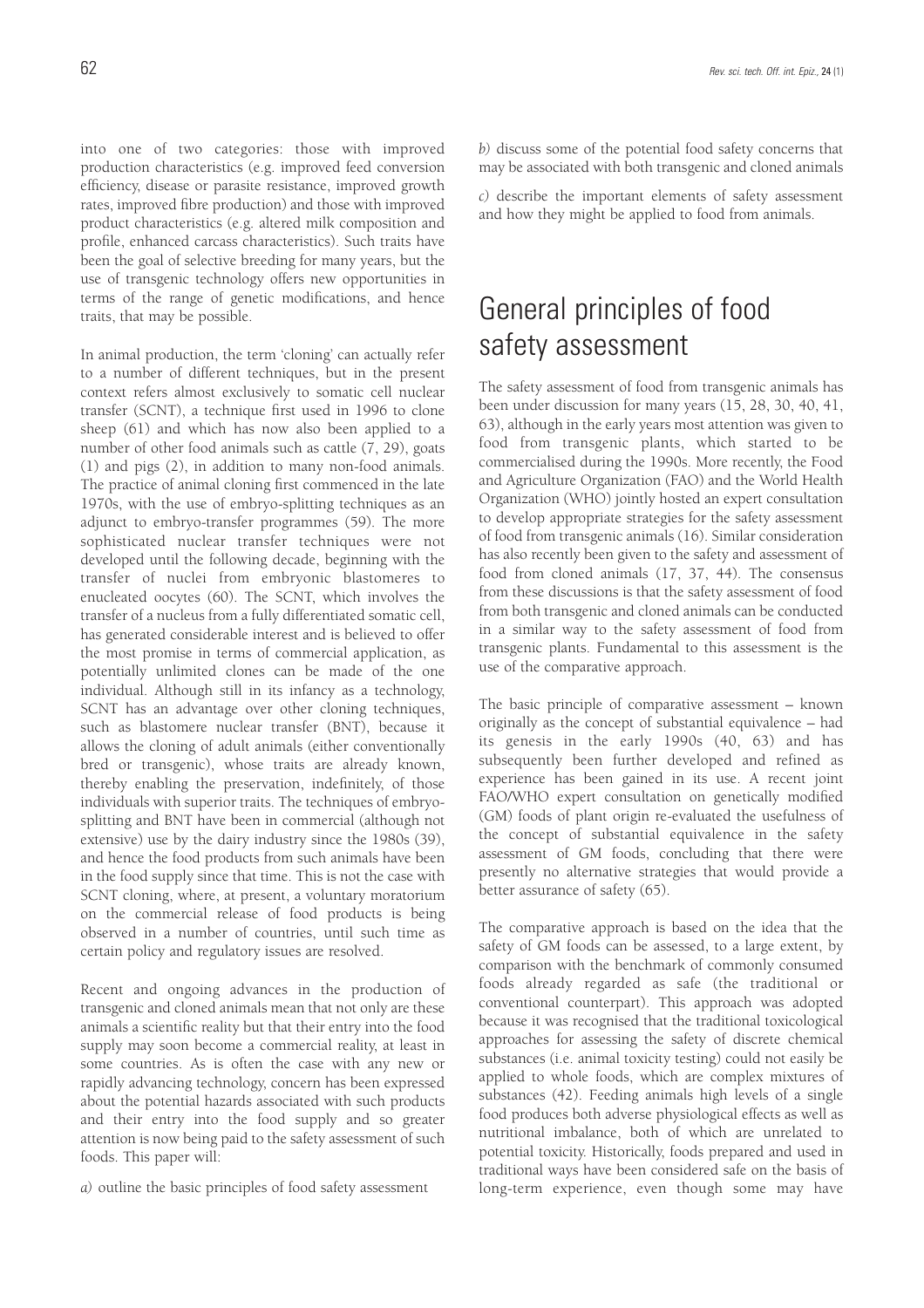contained harmful agents (natural toxicants, antinutritional substances, microbiological hazards) (40).

The safety assessment applied to GM foods is designed to identify whether any hazard is present, whether it has a nutritional basis or is related to the presence of a chemical, and if so, to gather information on its nature and severity (8). But rather than try and identify every single hazard that may be present in the food, the focus of the assessment is to identify new or altered hazards relative to the conventional counterpart. The comparative approach has been developed as a tool to facilitate the identification of similarities and differences in the food. Any identified differences (either intended or unintended) then become the focus of further assessment, and their relevance to human health and safety is established. The overall intent of the assessment is thus to determine if the new food is 'as safe as' the conventional food.

While this approach was developed initially to assess foods derived from transgenic plants, there is nothing that precludes its application to food from transgenic animals, and in fact this approach may be generally applicable to any food produced using a new technology, for which a comparator exists, including food from cloned animals.

# Potential food-related safety concerns

### **Food from transgenic animals**

The potential food safety concerns in relation to transgenic animals, which have previously been elaborated in detail (16, 28, 36), relate mainly to the presence of transferred DNA (the transgene) in the host genome. While the desired outcome of transgenesis is usually the stable integration of a transgene or transgenes into the genome, without disrupting any essential host functions, often the introduced genetic material does not behave in a predictable manner and its insertion and expression may result in a number of unexpected outcomes. Because of this, there are really two types of potential food safety concerns to consider: those arising directly from the expression of the transgene (the intended effect of the modification); and those arising as an indirect consequence of the insertion and expression of the transgene (the unintended effects).

### **Potential food safety concerns directly related to the intended effect**

With a few exceptions, most of the transgenic animals produced so far have been modified to express a novel protein. Examples of some of the different types of proteins being expressed are given in Table I. While the vast majority of proteins forming part of the normal human diet are ingested without any adverse effects, a small number have the potential to impair health. Therefore, in cases where a novel protein has been expressed, the main focus of any safety assessment should be to determine whether its presence raises any food safety concerns. Proteins can produce a range of adverse effects including toxic, allergenic, and other physiological effects.

Allergenicity is a potential concern because the process of transgenesis enables the transfer of food allergens from one species to another, as well as the introduction of new and potentially allergenic proteins into the food supply. While a protein from a known allergenic source can be directly tested for its allergenicity using sera from allergic individuals, it is much harder to predict with certainty the allergenic potential of a protein that comes from a nonallergenic source because such sera will not exist. In this latter case, more indirect methods must be used to try and predict the allergenic potential (8).

Another potential concern relates to the expression of proteins that are bioactive. The concern in this case is whether these proteins could retain their bioactivity after consumption (36). The most common of these is growth hormone, but other bioactive proteins are also being

**Table I**

**Examples of novel proteins being expressed in transgenic food animals**

| Protein                            | <b>Purpose</b>                                       | <b>Species</b>                    | <b>Reference</b> |
|------------------------------------|------------------------------------------------------|-----------------------------------|------------------|
| Lysostaphin                        | Resistance to mastitis                               | Goats                             | 14               |
| Bovine $\alpha$ -lactoglobulin     | Improved milk production                             | Pigs                              | 38               |
| Growth hormone                     | Increased growth rate and feed conversion efficiency | Sheep, pigs, various fish species | 56               |
| Insuline-like growth factor 1      | Increased wool growth                                | Sheep                             | 51               |
| Monoclonal antibodies              | Resistance to gastroenteritis                        | Pigs                              | 46               |
| Escherichia coli phytase           | Phytate utilisation                                  | Pigs                              | 20               |
| Envelope from avian leukosis virus | Increased disease transmission                       | Chicken                           | 11               |
| Cecropin peptide                   | Increased disease resistance                         | Catfish, medaka                   | 13, 27, 47       |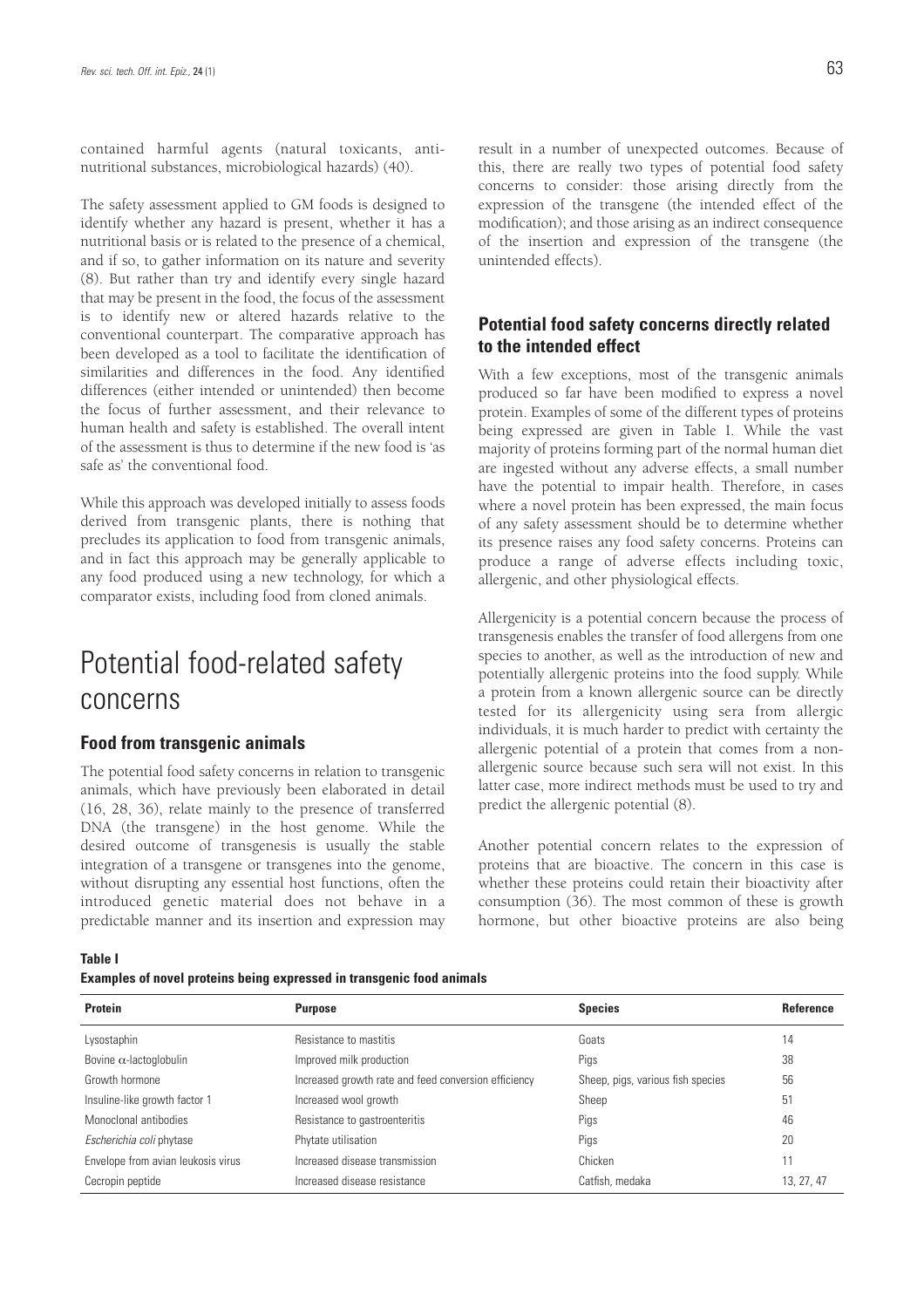considered for various uses, for example the bactericidal protein lysostaphin for the control of mastitis (14) and the antimicrobial peptide cecropin-melittin for the control of fish pathogens (13, 27, 47). It has been suggested that such proteins may raise food safety concerns by altering the balance of intestinal flora in the human gut or causing the emergence of resistant strains of human pathogens, for example a lysostaphin-resistant strain of *Staphylococcus aureus* (36).

The possibility that the expression of a novel protein may have toxic or anti-nutritional effects is also an issue, although in the case of food animals these potential effects are considered to be of low food safety concern (36). Probably the most important factor in assessing the safety of a novel protein is the source of the gene from which it is expressed. Typically, with animal transgenesis, most transgenes are derived from other food animals. In such cases, the expressed protein would already have a history of safe human consumption and so should raise few concerns with regard to potential toxicity. Unlike plants, food animals also rarely produce toxins, although some notable exceptions are to be found among aquatic species, for example tetrodotoxin is present in puffer fish and thiaminase, an anti-nutrient, is found in the viscera of certain other fish species (30). Proteins from sources not previously used for human food would raise greater concern and so should receive greater scrutiny with regard to their potential toxicity.

In considering the potential food safety concerns arising from the expression of novel proteins in transgenic animals it is important to remember that, unlike many other substances added to foods, most proteins have a predictable metabolic fate in the digestive system, that is, they are typically broken down into their constituent amino acids and then assimilated. In addition, most animal food products will either be cooked or pasteurised prior to consumption. Such processing would generally denature most proteins, destroying any biological activity. These considerations may be pivotal in determining whether a particular food safety issue, e.g. toxicity, would ever actually become a real concern.

### **Potential food safety concerns related to the occurrence of unintended effects**

The genetic modification of an animal by the insertion of a transgene to achieve a specific phenotype (the intended effect) carries with it the possibility of unintended effects and these may be many and varied (16, 28, 36, 37). The occurrence of unintended effects is not limited to the production of transgenic animals; they are also well documented from conventional animal breeding. Double muscling in cattle (22) and porcine stress syndrome in pigs (57) are two such examples. Some of the mechanisms that could give rise to unintended effects in transgenic animals are listed in Table II.

Many of the unintended effects that occur are detected during the early stages of research and development when multiple transgenic lines are being produced. Transgenic lines exhibiting unintended effects are typically discontinued and would rarely ever be considered for commercialisation. The main issue therefore is whether there may be subtle effects, which may not be readily apparent in an otherwise healthy animal, and which may nonetheless have implications for the safety of a food. For instance, pleiotropy could result in a metabolic process being altered, leading to the production of toxic metabolites in edible tissues (36). Similarly, a bioactive protein might be intended for expression in a non-edible animal tissue, but problems with ectopic expression could lead to its unintentional presence in edible tissues, e.g. expressed in the mammary gland and subsequently secreted into milk.

Many unintended effects will probably be predictable based on knowledge of the new protein and its metabolic connections, or indeed the site of transgene insertion (8, 65). Over time, as knowledge of biological systems and transgenesis increases, it seems reasonable to expect that the predictability of many unintended effects will be increased, making it easier to screen for such effects, and that many will also be prevented or minimised by means of improved vector design, for example (16). Unintended effects such as pleiotropy, however, will probably always occur. As unintended effects may be harmful, beneficial or even neutral with respect to the health of the animal or the safety of the foods derived from them, each case or occurrence needs to be evaluated separately to determine its significance in relation to food safety.

# Food from cloned animals and their progeny

The potential food safety concerns associated with cloned animals have also previously been described (36, 37, 44). Although various techniques can be used to clone animals, most concern in relation to food safety has been reserved for SCNT. This is principally because of the genomic reprogramming that must occur when a nucleus from a differentiated cell is transferred to an enucleated egg and then forced to direct the development of a new embryo (36). Such reprogramming is frequently incomplete or otherwise aberrant and so high rates of 'epigenetic effects' are observed where cloned embryos exhibit abnormal patterns of DNA methylation and gene expression, leading to high rates of embryonic, foetal, perinatal and neonatal deaths, as well as offspring with various abnormalities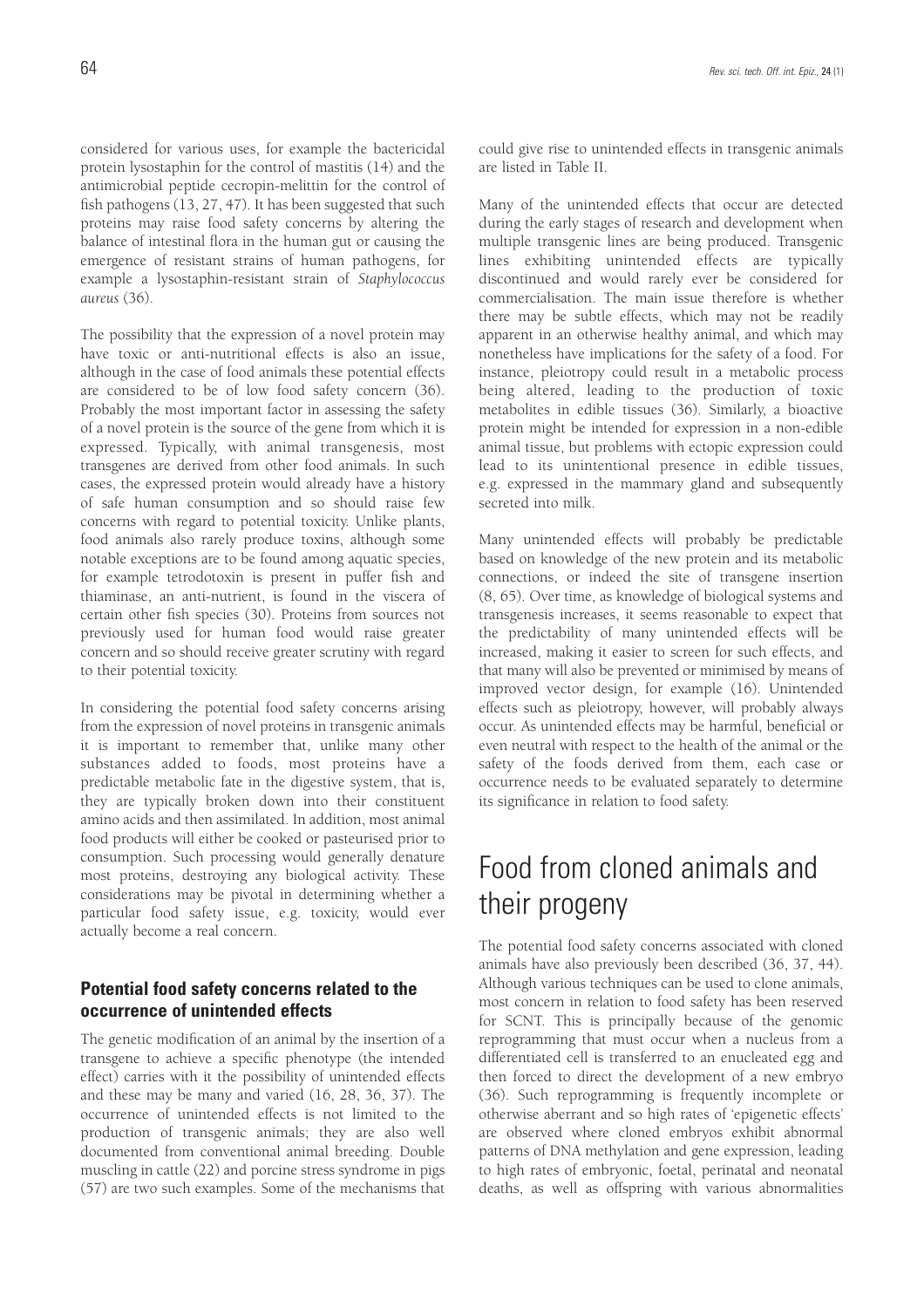**Table II Possible causes of unintended effects in transgenic animals**

| <b>Event</b>            | <b>Mechanism</b>                                                                                                                                         | <b>Comments</b>                                                                                                                                                                                                                                                                                                                                                                                                                                                          |
|-------------------------|----------------------------------------------------------------------------------------------------------------------------------------------------------|--------------------------------------------------------------------------------------------------------------------------------------------------------------------------------------------------------------------------------------------------------------------------------------------------------------------------------------------------------------------------------------------------------------------------------------------------------------------------|
| Gene disruption         | Insertional mutagenesis through the random insertion of the<br>transgene into the host's genome                                                          | It has been estimated that between 5% and 10% of established<br>transgenic mice lines carry such mutations (35). The severity of any<br>effect on the host will largely depend on the function of the particular<br>host gene. Such mutations tend to be recessive and so do not become<br>evident until individuals are produced which are homozygous at the<br>site of insertion (36)                                                                                  |
| Activation of host gene | Action of inserted promoter and/or enhancer elements on host<br>genes adjacent to or some distance from the transgene<br>integration site                | A whole range of phenotypic consequences are said to be possible,<br>including interference with normal development and cancer induction<br>later in life (e.g. gene activation is the mechanism of cancer induction<br>in animals infected by a variety of retroviruses) (36)                                                                                                                                                                                           |
| Ectopic expression      | The novel protein is expressed in tissues where, or at a time<br>when, the promoter is not expected to be active                                         | Often referred to as 'leaky expression'. May be due to the action of a<br>neighbouring enhancer element or could result from basal-level<br>transcription at the site of integration (36)                                                                                                                                                                                                                                                                                |
| Pleiotropy              | In addition to, or instead of, the intended effect, expression<br>of the transgene results in multiple, often seemingly unrelated,<br>phenotypic effects | Can have both positive and negative impacts on the host animal. For<br>example, expression of the rainbow trout growth hormone gene in carp<br>had a positive influence on survival from fingerling size upwards when<br>they were subjected to a series of stressors and pathogens (6),<br>whereas growth hormone expression in transgenic Coho salmon has<br>resulted in severe morphological abnormalities to the head and jaw<br>due to overgrowth of cartilage (12) |

(37). Such unintended effects, however, are not unique to cloning. Many of the same abnormalities (e.g. largeoffspring syndrome) have also been observed, albeit at a lower frequency, with techniques such as *in vitro* fertilisation and other related assisted reproductive technologies (49, 53, 54, 66, 67), which suggests that some of the observed effects may not be solely the result of cloning by nuclear transfer per se but may also be due to the use of *in vitro* embryo culture techniques.

Cloned animals exhibiting overt signs of deformity, or which are otherwise unhealthy, would generally not be considered fit for human consumption and therefore, arguably, are unlikely to enter the food supply directly. However, as with transgenic animals, the question remains as to whether more subtle physiological effects may occur in otherwise healthy cloned animals and whether, and to what extent, these may impact on the safety of any food products (36, 37, 44). These more subtle effects would most likely consist of changes in gene expression patterns, which could result in a change in the abundance of a cell constituent such as a metabolite, protein, lipid or carbohydrate, leading to a compositional change in animal tissues and food products (36, 37). It has also been suggested there may be changes in immune function which could alter the potential for food-borne disease or changes

in reproductive function which could result in elevated hormone levels in milk, for example (44). At this point in time, adequate data does not exist to be able to determine if such effects routinely occur.

Little, if any, reprogramming is required in the case of embryo splitting (36). However, in the case of BNT, where blastomeres from embryos of greater than eight cells are typically used, full nuclear reprogramming by the cytoplasm of the oocyte is necessary for successful development (31). As a consequence, abnormalities similar to those observed in SCNT clones have also been observed in BNT clones (19, 62). However, since food products from both embryo splitting and BNT clones have a history of prior human consumption without any apparent adverse effects, they are considered to pose minimal, if any, food safety concerns. Nevertheless, it has been recommended that the composition of food products derived from BNT clones should be evaluated to confirm that they fulfil existing standards for food products (36).

Less concern about food safety exists in the case of the offspring of cloned animals. It is believed that the process of gametogenesis naturally resets the epigenetic signals for gene expression, effectively clearing the genome in the progeny of any incomplete or inappropriate signals that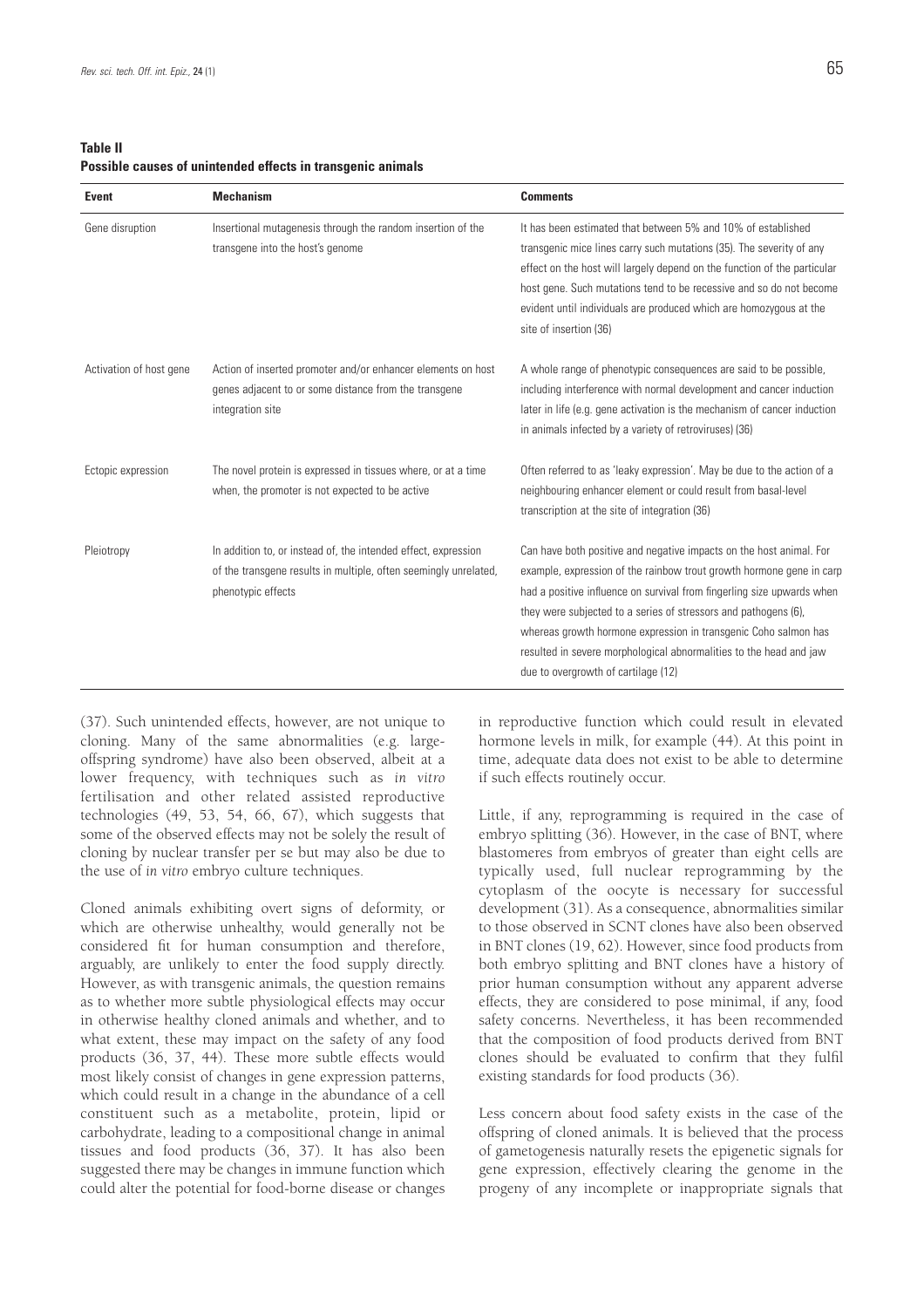may be present in the cloned parent (17, 43). Reports of healthy progeny resulting from the natural mating of cloned animals (24, 34), even when the cloned animals have themselves exhibited abnormal phenotypes (48, 52), would tend to support this hypothesis.

It is considered more likely that the progeny of cloned animals, rather than the cloned animals themselves, will enter the food supply, at least in the first instance. The reasons for this are primarily economic, i.e. the cloned animals that currently exist have been extremely expensive to produce and are too valuable as breeding animals to be slaughtered for meat (44), although it is feasible that milk products would be available. It has been concluded that edible products from the progeny of healthy clones are likely to be as safe to eat as similar products from the progeny of conventional animals, based on underlying biological assumptions, evidence from the mouse model system, and limited data in the species evaluated (17).

# Use of the comparative approach

The comparative approach is often only considered in terms of the compositional analysis of the new food relative to conventional food. Certainly, in the case of food from transgenic plants, most emphasis has been on this aspect. From some of the early publications on the subject of substantial equivalence, however, it is clear the comparative approach was always intended to go beyond mere compositional analysis. In fact, the comparative approach was considered to comprise three elements:

- *a)* molecular characterisation of the introduced DNA
- *b)* phenotypic analysis of the organism
- *c)* compositional analysis of the food (15, 64) (Fig. 1).

A combination of these three elements can be used to structure the safety assessment and determine where the point of focus should be for each case under evaluation.

### **Molecular characterisation**

The notion that molecular characterisation is an important part of the comparative approach is rarely recognised, as it is often considered to stand apart from the comparative approach. Molecular characterisation, which includes knowledge of the source and function of the introduced DNA, is, however, critical to comparative assessment, because it helps to define the inserted DNA, and with it the intended effect. The intended effect is usually one of the most important differences that will be identified, and further assessment will be required to determine its impact on the safety of the food. In the case of cloned animals, molecular characterisation will be relevant only if the animal is also transgenic.

Characterisation of the intended effect is the most logical place to start because it first focuses the assessment on a deliberately engineered difference and points towards the relevant parameters of the intended effect that need to be examined, e.g. the level and site of expression of the novel protein. While molecular characterisation predominantly used for analysing the intended effect, it may also provide important clues about possible unintended effects. For example, it might be possible to determine the site of insertion and hence if any host genes have been disrupted; or whether a mutation has occurred in the coding region of the novel protein during insertion, which could alter its function or specificity.

Detailed guidance on molecular characterisation has been developed in the case of transgenic plants (8), but is not yet available for transgenic animals, although it is anticipated that the approach to transgenic plants and animals will have much in common. Because animals are considered to be more biologically and physiologically complex than plants, and the techniques used to transform them are more complicated, a recent report of a workshop conducted by the Canadian government suggested that expanded data and more extensive characteristics will need to be examined in the case of animals, taking into account the following characteristics:

- stability
- transformation process
- potential to increase disease/pathogen susceptibility
- transgene copy number
- homozygosity (23).

### **Phenotypic analysis**

The rationale behind the use of phenotypic analysis is that the phenotype of an organism can often provide important clues as to what unintended changes, if any, have occurred to derived food products. Currently, this is best illustrated using plants, where, for example, reduced yield and leaf chlorosis could be an indication of reduced magnesium levels (3), or where stunting and slow growth might indicate a deficiency in the production, transport or accumulation of an important micronutrient such as niacin (9). Phenotypic analysis has thus always played an important part in the screening of transgenic plants during their development, but it is a tool that is rarely used or relied upon by the safety assessor. This may in part stem from the fact that many plants can be phenotypically normal and healthy, yet still produce compounds (e.g. natural toxicants and anti-nutrients) that are harmful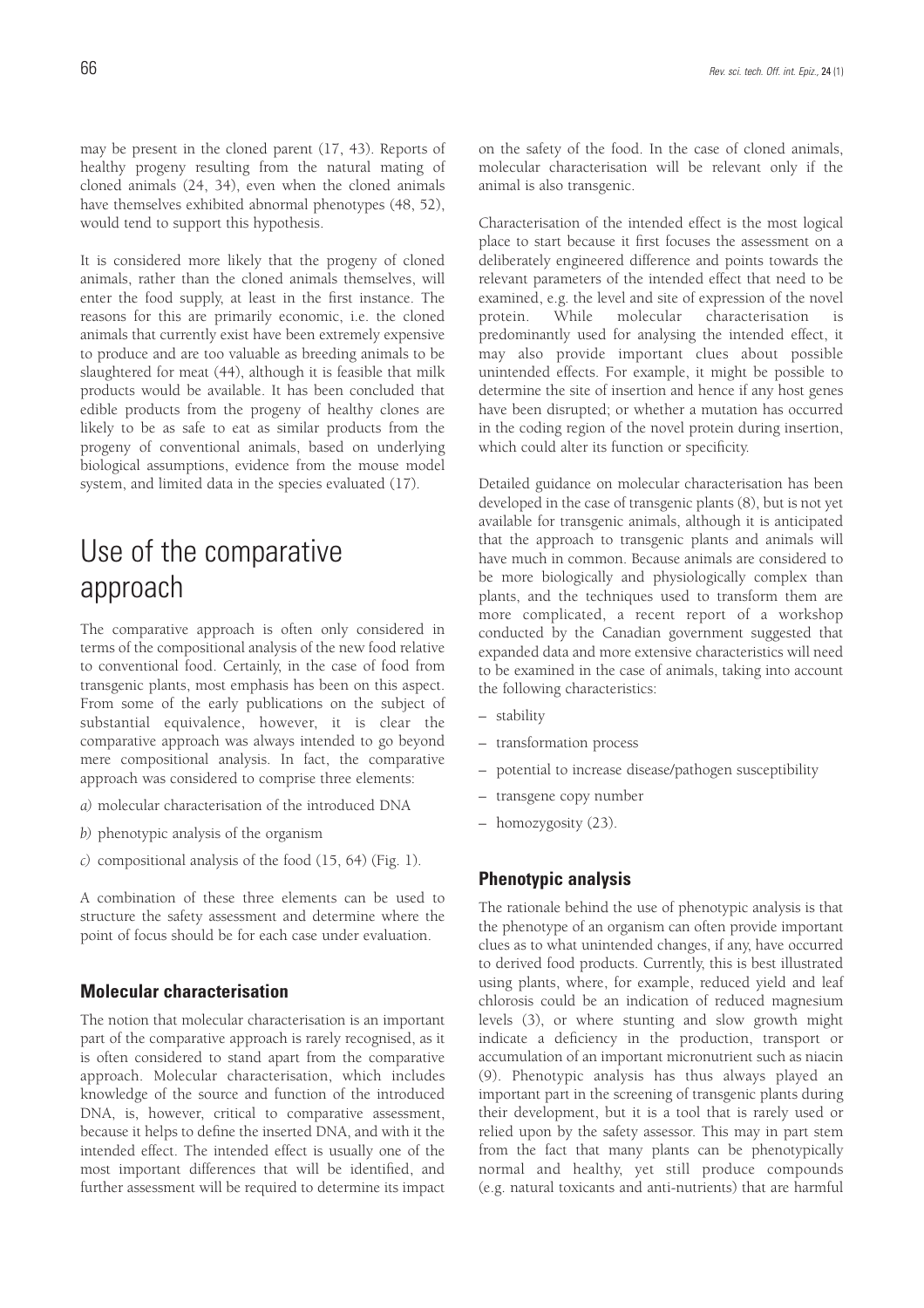



**Fig. 1 The three elements of the comparative approach**

to human health. These are best evaluated through compositional analysis of the food.

Animals, in contrast, are regarded somewhat differently; the health of the animal is an important consideration in food safety and any adverse consequences from transgenesis are expected to be reflected in growth, development and reproductive capacity (63). The practice of allowing only healthy animals to enter the food supply is a mechanism that has long been used for ensuring the safety of animal food products. However, because some aquatic organisms are known to contain either exogenously or endogenously derived compounds that are toxic to humans, their apparent good health, by itself, is not considered to be a useful indicator of food safety (41). Nevertheless, phenotypic analysis has been recognised as an important element of the comparative approach as applied to both transgenic (15, 16, 63) and cloned animals (17, 44).

In the case of cloned animals, the 'healthy animal principle' has been further elaborated and extended into what has been termed the 'critical biological systems approach'; the first part of a two-pronged approach being proposed for the safety assessment of food from cloned animals (44). The critical biological systems approach involves the monitoring of an animal over the course of its lifetime and the collecting of data on its health status throughout important developmental stages, e.g. the juvenile period and post-pubertal maturation. If the physical examination and physiological measurements are consistent with historical measurements for appropriate comparators, there can be reasonable assurance that key organ systems are functioning appropriately and that the animal is healthy, thus posing no additional food risks compared to food from conventionally bred animals (44). An approach that links animal health to food safety is one that both the OIE (World Organisation for Animal Health) and the re-established Codex *Ad Hoc* Intergovernmental Task Force on Foods Derived from Biotechnology could investigate further.

Rudenko *et al.* (44) have elaborated in some detail the types of phenotypic data that might be collected, at least for terrestrial mammals. The important phenotypic parameters for other animal species, e.g. fish, would need to be similarly elaborated. Clearly, this sort of approach to phenotypic analysis would be equally applicable to transgenic animals and in fact there may be greater potential for such analysis as, unlike cloned animals, it is likely that multiple generations will be produced. In addition, some unintended effects arising from the presence of the transgene may be expressed as recessive mutations and hence may not become evident until the transgene is homozygous at the site of insertion (36).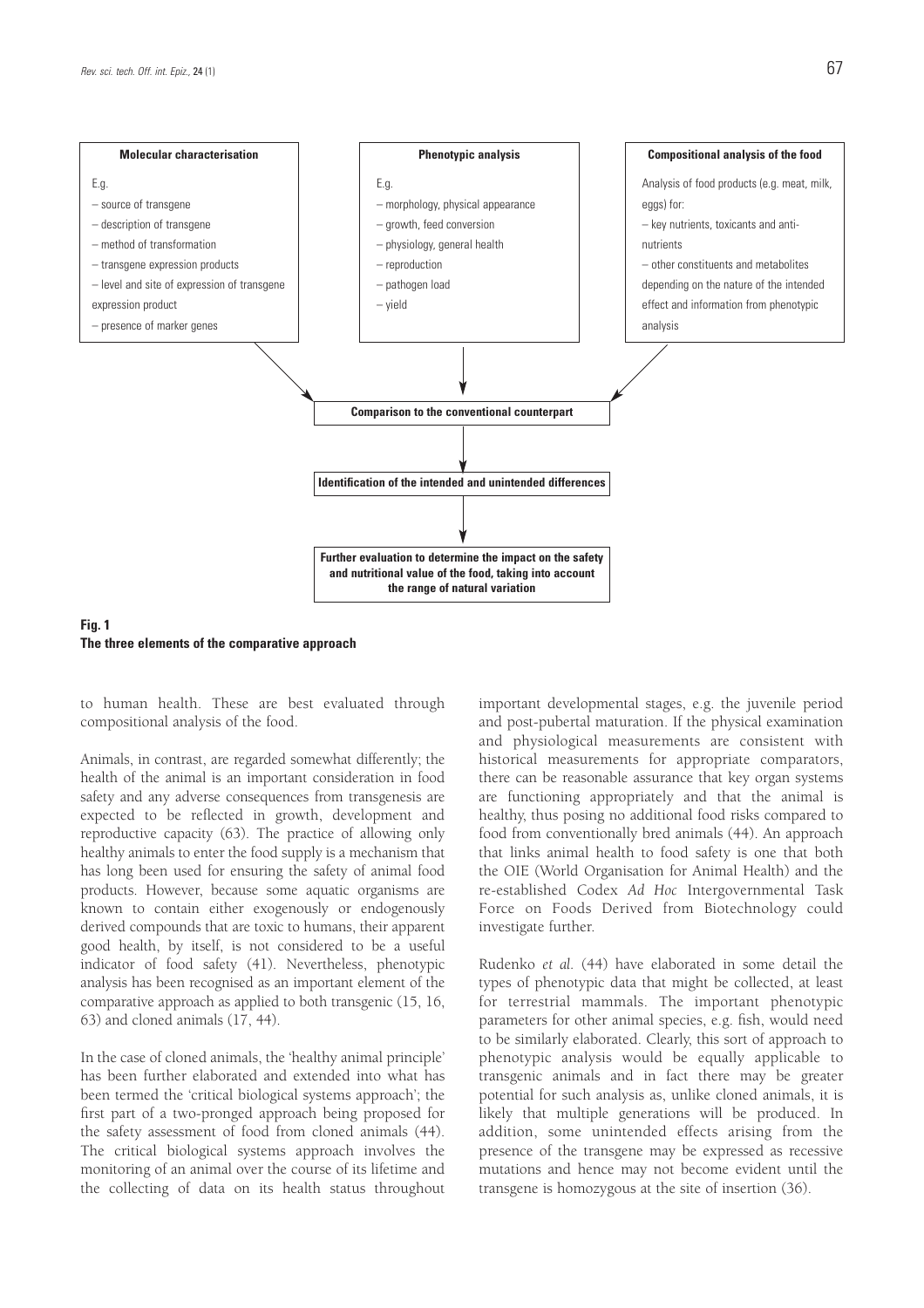### **Compositional analysis of the food**

A number of different effects may be evident in the animal as a result of either cloning or transgenesis, but these may not necessarily translate through to the food products, or if they do, they may not necessarily impact on its safety or nutritional value. While compositional analysis of food is really just an extension of the phenotypic analysis, the results are in many ways of greater value because they can be used quantitatively to address issues of food safety and nutritional value directly.

The compositional analysis of food is not a simple matter. Foods are highly complex matrices composed of many different chemicals, and their content can be influenced by factors other than the genetics of the organism from which the food is derived. In the case of animals, diet can also play an important part in influencing the composition of food products. For example, supplementation of the diet of chickens with omega-3 fatty acids has been used to increase the omega-3 content of eggs. The main importance of compositional analysis is often stated to be the detection of unintended effects. However, compositional analysis can also be important for evaluating the intended effect where, for instance, that has been to deliberately change the composition of food. Analysis of the food in these circumstances helps to confirm that the trait is being expressed appropriately and also helps to quantify the magnitude of the change, which may be important for assessing safety.

Most transgenic lines and clones exhibiting unintended or undesirable effects would typically be eliminated during the development and selection process. However, more subtle effects may occur, which may not be immediately apparent from molecular characterisation or phenotypic analysis. Such effects may be discernible only through careful analysis of food products. Rudenko *et al.* (44) alluded to this in the context of cloned animals, where for example a nutritional 'hazard' (such as altered calcium transport mechanisms) might be more readily detected by direct compositional analysis of the end product (milk), than by evaluating the health of the animal.

The classic approach to the compositional analysis of food is a targeted one; rather than analysing every single constituent, which would be impractical, the aim is to analyse only those constituents most relevant to the safety of the food or that may have an impact in the overall diet (8). The base set of constituents commonly analysed are therefore the key nutrients, toxicants and anti-nutrients, and these may vary from food to food. In the case of animals, some attempts have already been made to specify the key nutrients for both meat and milk (44), but this will need to be undertaken in a systematic way for each species, including aquatic species, as there may be species-specific differences. Analysis of elements other than the key

constituents is generally not considered necessary unless there is an indication that there may be possible unintended effects, e.g. from the phenotypic analysis or molecular characterisation (in the case of a transgenic animal), or if the intended effect is expected to alter compounds other then the key constituents. The extent of the compositional analysis should therefore be guided by the nature of the intended effect and by the information from the molecular and phenotypic characterisation (15).

The Organisation for Economic Cooperation and Development (OECD) has developed a series of Consensus Documents to aid in the compositional analysis of foods derived from transgenic plants (they can be consulted online at www.oecd.org/document/9/0,2340,en\_2649\_ 34391\_1812041\_1\_1\_1\_1,00.html). These documents provide information on the key constituents for particular crops and also provide baseline data on the concentration range (i.e. natural variation) for each constituent. Baseline information is important because it assists in determining whether any identified compositional differences are outside the range of natural variation, and hence require further investigation. The OECD consensus documents are proving to be a valuable resource in the safety assessment of food from transgenic plants and it is anticipated that similar documents might also be developed to assist in the assessment of food from transgenic and cloned animals. The consensus documents for plants have been developed using data and information compiled from a number of sources including the general scientific literature and various public domain databases (e.g. the Nutrient Database for Standard Reference of the United States Department of Agriculture and the Crop Composition Database of the International Life Sciences Institute). It is not yet clear whether comprehensive baseline information will also be available for animal food products (16).

To date, very limited published information is available on the composition of food products derived from transgenic and cloned animals (Table III). In the case of transgenic animals, much of the compositional data is collected for the purpose of evaluating the intended effect and so the data presented is selective. There also tends to be little consistency between groups in the type of data collected or presented. The development of consensus documents outlining the data requirements for compositional analysis in important food animal species will promote consistency and favour the production of comprehensive data sets for analysis, similar to those that have already been produced for food from transgenic plants.

In addition, rather than relying on targeted approaches, so called non-targeted approaches, using profiling methodologies, such as DNA microarray, proteomics and metabolomics, have recently been advocated as a means of increasing the likelihood of detecting unintended changes (33, 65). The use of these approaches has recently been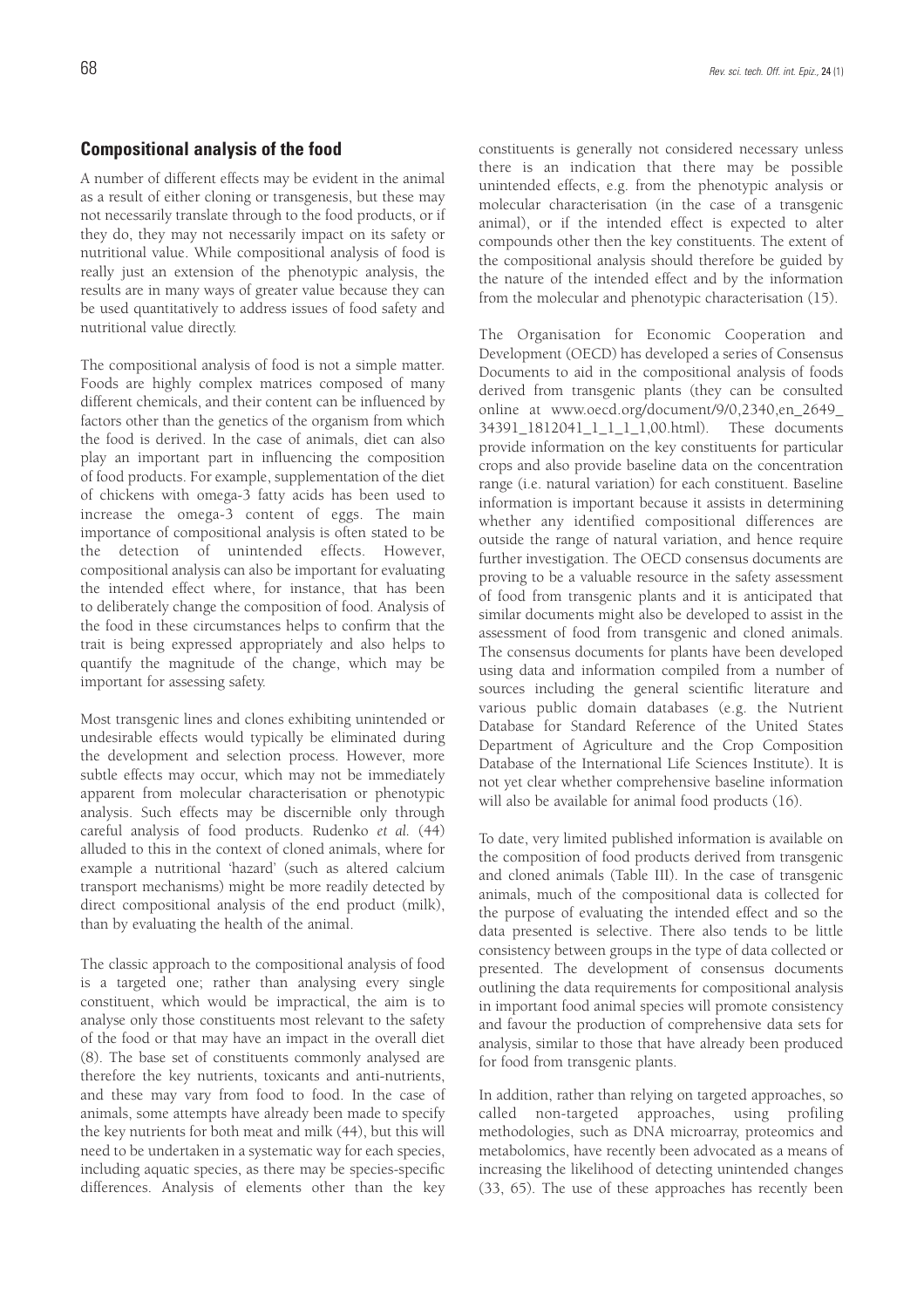| <b>Table III</b>                                                                      |  |
|---------------------------------------------------------------------------------------|--|
| <b>Examples of published food composition data from transgenic and cloned animals</b> |  |

| <b>Species</b>  | <b>Modification</b>                    | Data collected                                                                | Reference |
|-----------------|----------------------------------------|-------------------------------------------------------------------------------|-----------|
| Cattle          | $\beta$ - and $\kappa$ -casein, cloned | Milk fat, lactose, minerals, $\beta$ -casein, $\kappa$ -casein, total protein | 5         |
| Pigs            | Growth hormone - somatotropin          | Lipid composition and cholesterol content                                     | 50        |
| Pig             | Bovine $\alpha$ -lactalbumin           | Milk lactalbumin, milk protein, total solids, lactose                         | 38, 58    |
| Pigs            | Fatty acid desaturase                  | Fatty acid profile                                                            | 45        |
| Atlantic salmon | Growth hormone                         | Carcass composition (protein, ash, lipid, dry matter energy)                  | 10        |
| Common carp     | Growth hormone                         | Whole body amino acid profile                                                 | 18        |
| Common carp     | Growth hormone                         | Protein, fat, moisture, amino acid profile, fatty acid profile                | 6         |
| Arctic charr    | Growth hormone                         | Muscle composition                                                            | 32        |
| Cattle          | Cloned                                 | Milk composition (total solids, fat, fatty acid profile, lactose, protein)    | 55        |

comprehensively reviewed in the context of nutritionally improved transgenic plants (25). While such approaches could potentially provide an integrated analysis of gene expression, protein translation and metabolite formation in transgenic and cloned animals (with metabolite formation arguably having the most direct relevance to food composition), there remain a number of unresolved questions regarding their use for the detection of unintended changes. For example, it may not be possible to distinguish differences detected by such techniques from natural variation, as there is not yet enough information available on the extent of natural variation. Interpretation of any observed differences may also prove difficult, as their relevance to the safety or nutritional value of the food may not be easily determined, given the current knowledge of animal genomes. Further validation and standardisation will thus be required before such methods will be generally applicable to the safety assessment of foods. However, it has been suggested that such techniques might have greater utility if they were applied in a targeted way, e.g. they might be used to look for changes in metabolites within specified biosynthetic pathways or in degradative/catabolic pathways of interest (25). The profiling methodologies are therefore more likely to develop as a useful extension to targeted approaches, rather than as a substitute.

# Conclusion

Animal biotechnology is a rapidly advancing field that offers many potential benefits for both medicine and food production. As the commercialisation of foods from transgenic and cloned animals will soon be a reality it is important that methodology is in place to adequately assess the safety of such foods. Fortunately, over the last decade, much progress has been made in developing and refining such methodology for transgenic plants. While there are undeniably many biological and physiological differences between plants and animals, much can be learned from the experience gained over the last decade in assessing food from transgenic plants. Of critical importance to this assessment has been the use of the comparative approach, and probably one of the most important lessons to be learned is the remarkable versatility of this approach as a tool. Not only can it be applied to food from transgenic animals, but it can also be applied more broadly to food from cloned animals, and indeed any food produced using new technology.

For transgenic and cloned animals, greater weight can be given to phenotypic analysis as part of the safety assessment, since health status is likely to be a more sensitive indicator of food safety in animals than it is in plants. A greater emphasis on phenotype is exemplified by the two-pronged approach to the safety assessment of cloned animals proposed by Rudenko *et al.* (44). This approach has as its basis the hypotheses that:

*a*) a healthy animal is likely to produce safe food products

*b*) food from healthy animal clones and their progeny that is not materially different from the conventional counterpart food is safe.

While this approach is intended to be applied to the safety assessment of food from cloned animals, if a 'third prong' of molecular characterisation were also incorporated, such an approach would be equally applicable to transgenic animals.

What remains now is for the safety assessment of food from transgenic and cloned animals to progress from the theoretical/hypothetical to the actual. Ideally, this will require some degree of consensus on the important elements of the comparative approach as it applies to the assessment of food from animals. Detailed guidance will be required, particularly in the area of molecular characterisation, although some information will be transferable from transgenic plants. More work will also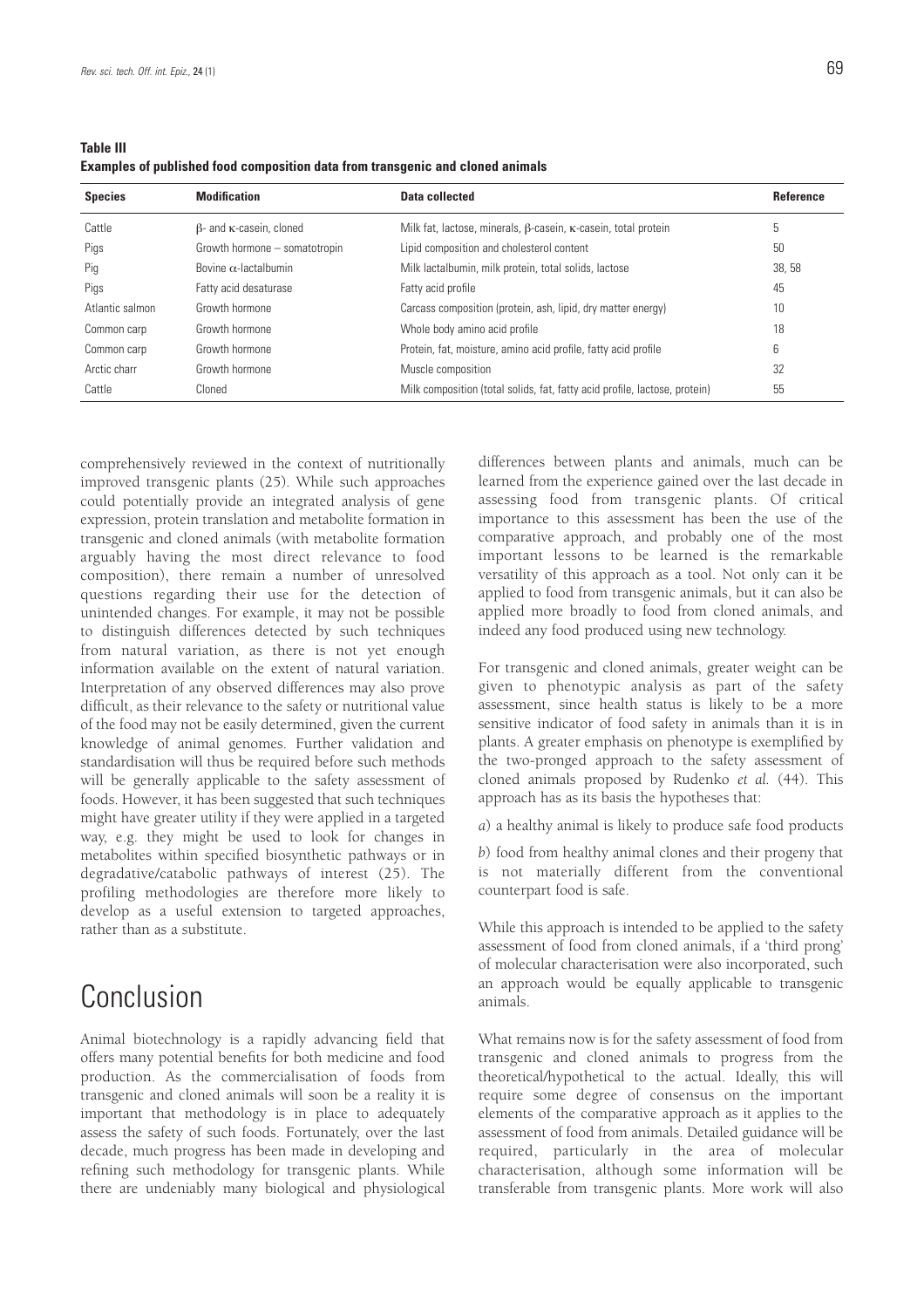need to be done to systematically determine, on a speciesby-species basis, the parameters that will be important for phenotypic analysis, and the key constituents that will be important for compositional analysis. These analyses will ultimately depend on compiled information on what represents the normal range of values in the food supply for various constituents. As the data and information required for the safety assessment are likely to be collected during the research and development phase, it is important that agreement on information requirements be reached quickly so that timely and consistent guidance can be given to the product developers.

### Acknowledgements

The author would like to thank Dr Peter Abbott, Dr Marion Healy, Dr Paul Brent and Ms Lynda Graf for their helpful comments on this manuscript.

The views expressed are those of the author and do not necessarily represent those of Food Standards Australia New Zealand.

 $\mathbf{r}$ 

# **L'évaluation par l'approche comparative de la sécurité sanitaire des aliments issus d'animaux transgéniques et clonés**

#### L. Kelly

#### **Résumé**

L'approche comparative appliquée à l'évaluation de la sécurité sanitaire des aliments repose sur l'idée que l'innocuité d'un nouvel aliment peut être en grande partie déterminée en le comparant à un produit de référence, c'est-à-dire son équivalent de consommation courante présent dans l'approvisionnement alimentaire (également appelé « homologue traditionnel »). Toute différence observée entre le nouvel aliment et son équivalent classique est évaluée pour déterminer son incidence en termes de santé humaine et de sécurité sanitaire. Il est ainsi possible de définir si un nouvel aliment est « aussi sûr » qu'un aliment traditionnel déjà présent dans l'approvisionnement alimentaire. D'abord élaborée pour servir essentiellement à l'évaluation de la sécurité sanitaire des aliments issus de plantes transgéniques, cette approche est désormais communément admise pour évaluer aussi les aliments issus d'animaux transgéniques et clonés. Le présent article énonce les principes fondamentaux qui sous-tendent l'approche comparative, examine certains des problèmes potentiels de sécurité sanitaire des aliments associés aux animaux transgéniques et clonés et décrit les éléments importants de l'approche comparative ainsi que les modalités de leur application pour l'évaluation de la sécurité sanitaire des aliments d'origine animale.

#### **Mots-clés**

Analyse de la composition – Approche comparative – Caractérisation moléculaire – Clonage – Effet épigénétique – Effet non intentionnel – Équivalence en substance – Sécurité sanitaire des aliments – Transfert nucléaire – Transgénèse.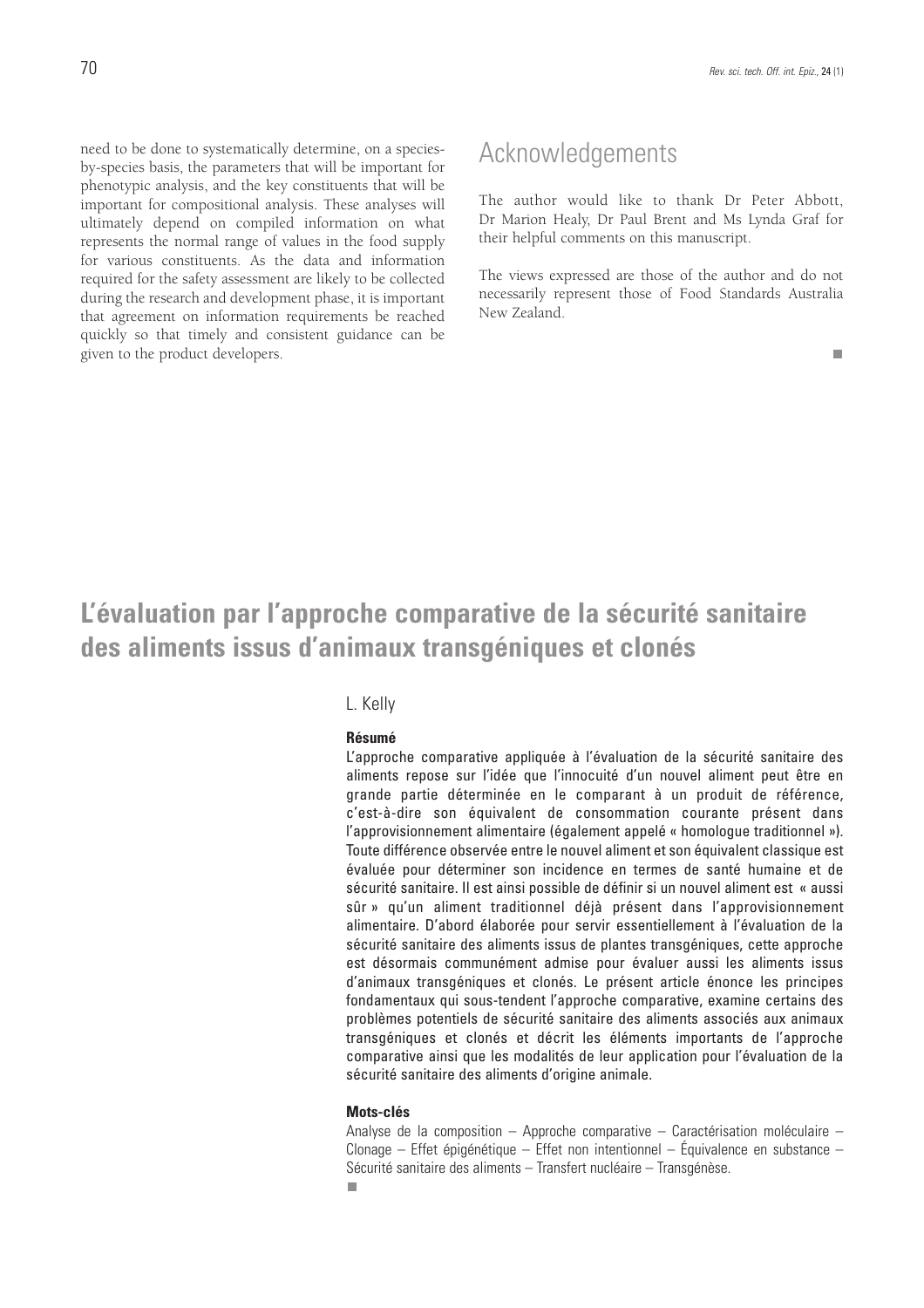# **Evaluación de la inocuidad de los alimentos derivados de animales transgénicos o clónicos utilizando el método comparativo**

### L. Kelly

### **Resumen**

El método comparativo se basa en la idea de que es posible determinar el nivel de inocuidad de un nuevo alimento comparándolo con otro producto de referencia que sea de consumo corriente en la cadena de aprovisionamiento alimentario (el llamado 'homólogo convencional'). Se analiza cualquier diferencia entre el nuevo alimento y su homólogo convencional para determinar su posible incidencia en la salud e higiene humanas. De este modo se puede saber si un nuevo alimento es 'tan inocuo como' otro alimento convencional que ya se esté consumiendo. Este método, elaborado en un principio para determinar la inocuidad de los alimentos obtenidos a partir de plantas transgénicas, se aplica hoy también a los derivados de animales transgénicos y clónicos. El autor repasa brevemente los principios básicos del método comparativo, examina algunos de los posibles problemas de inocuidad que pueden plantear los animales transgénicos y clónicos y describe una serie de importantes elementos del método comparativo y el modo en que éstos pueden aplicarse al análisis de la inocuidad de alimentos de origen animal.

#### **Palabras clave**

Análisis de composición – Caracterización molecular – Clonación – Efecto epigenético – Efecto fortuito – Equivalencia sustancial – Inocuidad de los alimentos – Método comparativo – Transferencia nuclear – Transgénesis.п

### References

- 1. Baguisi A., Behboodi E., Melican D.T., Pollock J.S., Destrempes M.M., Cammuso C., Williams J.L., Nims S.D., Porter C.A., Midura P., Palacios M.J., Ayres S.L., Denniston R.S., Hayes M.L., Ziomek C.A., Meade H.M., Godke R.A., Gavin W.G., Overstrom E.W. & Echelard Y. (1999). – Production of goats by somatic cell nuclear transfer. *Nature Biotechnol.*, **17** (5), 456-461.
- 2. Betthauser J., Forsberg E., Augenstein M., Childs L., Eilertsen K., Enos J., Forsythe T., Golueke P., Jurgella G., Koppang R., Lesmeister T., Mallon K., Mell G., Misica P., Pace M., Pfister-Genskow M., Strelchenko N., Voelker G., Watt S., Thompson S. & Bishop M. (2000). – Production of cloned pigs from *in vitro* systems. *Nature Biotechnol.*, **18** (10), 1055-1059.
- 3. Bidwell R.G.S. (1974). Plant physiology. MacMillan Publishing Co., New York, 643 pp.
- 4. Brackett B.G., Boranska W., Sawicki W. & Koprowski H. (1971). – Uptake of heterologous genome by mammalian spermatozoa and its transfer to ova through fertilization. *Proc. natl Acad. Sci. USA*, **68** (2), 353-357.
- 5. Brophy B., Smolenski G., Wheeler T., Wells D., L'Huillier P. & Laible G. (2003). – Cloned transgenic cattle produce milk with higher levels of beta-casein and kappa-casein. *Nature Biotechnol.*, **21** (2), 157-162.
- 6. Chatakondi N., Lovell R., Duncan P., Hayat M., Chen T., Powers D., Weete T., Cummins K. & Dunham R.A. (1995). – Body composition of transgenic common carp, *Cyprinus carpio*, containing rainbow trout growth hormone gene. *Aquaculture*, **138**, 99-109.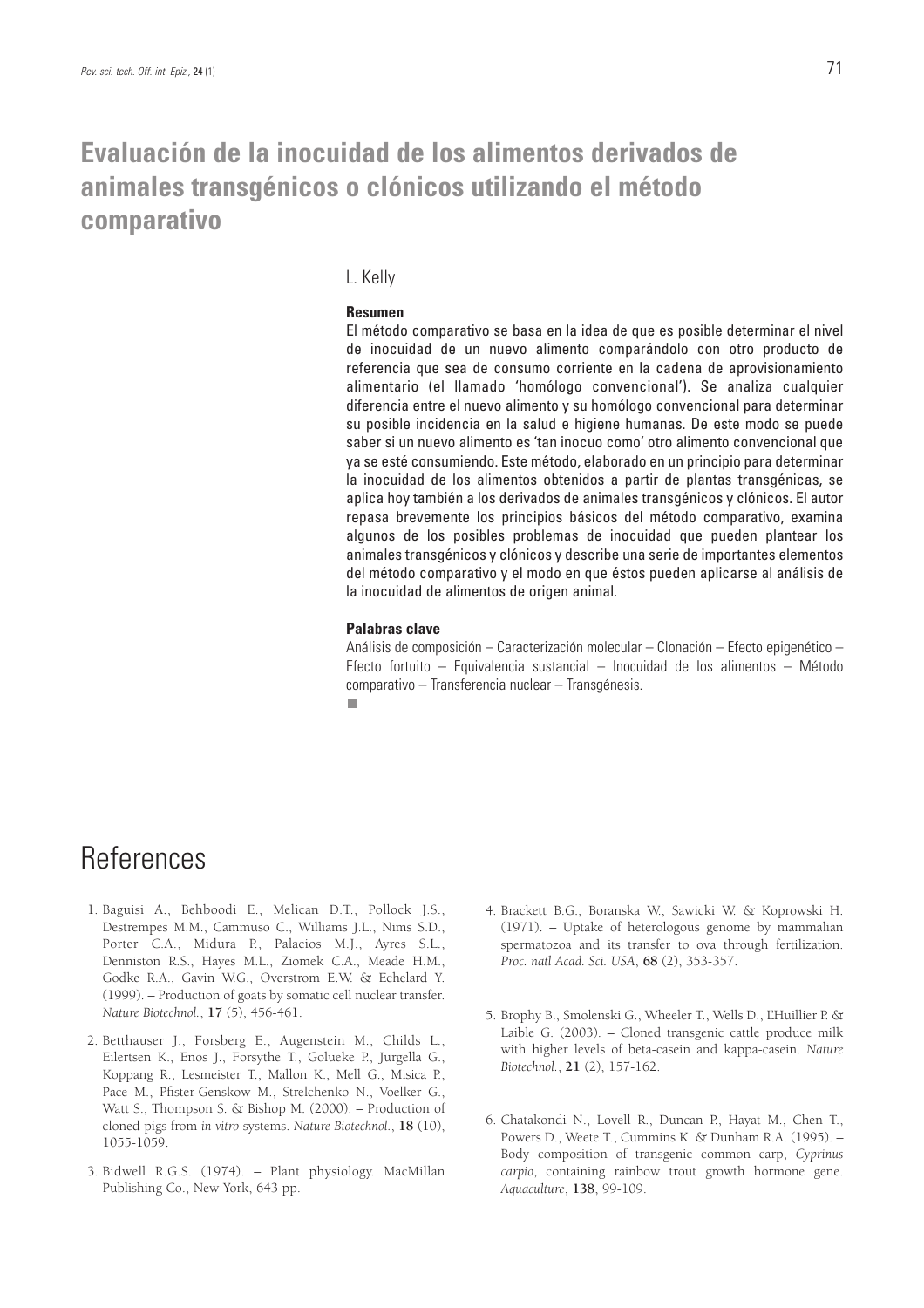- 7. Cibelli J.B., Stice S.L., Golueke P.J., Kane J.J., Jerry J., Blackwell C., Ponce de Leon F.A. & Robl J.M. (1998). – Cloned transgenic calves produced from nonquiescent fetal fibroblasts. *Science*, **280** (5367), 1256-1258.
- 8. Codex Alimentarius Commission (CAC) (2003). Report of the 26th Session of the CAC, 30 June-7 July, Rome. Food and Agriculture Organization of the United Nations, Rome, 36 pp.
- 9. Conn E.E. & Stumpf P.K. (1976). Outlines of biochemistry. John Wiley & Sons, Inc., New York, 629 pp.
- 10. Cook J.T., McNiven M.A., Richardson G.F. & Sutterlin A.M. (2000). – Growth rate, body composition and feed digestibility/conversion of growth enhanced transgenic Atlantic salmon (*Salmo salar*). *Aquaculture*, **188** (1-2), 15-32.
- 11. Crittenden L.B. & Salter D.W. (1992). A transgene, alv6, that expresses the envelope of subgroup A avian leukosis virus reduces rate of congenital transmission of a field strain of avian leukosis virus. *Poult. Sci.*, **71** (5), 799-806.
- 12. Devlin R.H., Yesaki T.Y., Donaldson E.M. & Hew C.L. (1995). – Transmission and phenotypic effects of an antifreeze/GH gene construct in Coho salmon (*Oncorhynchus kisutch*). *Aquaculture*, **137**, 161-169.
- 13. Dunham R.A., Warr G., Nichols A., Duncan P.L., Argue B., Middleton D. & Kucuktas H. (2002). – Enhanced bacterial disease resistance of transgenic channel catfish, *Ictalurus punctatus*, possessing cecropin genes. *Marine Biotechnol.*, **4**, 338-344.
- 14. Fan W., Plaut K., Bramley A.J., Barlow J.W. & Kerr D.E. (2002). – Adenoviral-mediated transfer of a lysostaphin gene into the goat mammary gland. *J. Dairy Sci.*, **85** (7), 1709- 1716.
- 15. Food and Agriculture Organization (FAO) (1996). Biotechnology and food safety. Report of a joint FAO/WHO consultation, FAO Food and Nutrition Paper 61. FAO, Rome, 31 pp.
- 16. Food and Agriculture Organization (FAO) (2004). Safety assessment of foods derived from genetically modified animals, including fish. FAO Food and Nutrition Paper 79. FAO, Rome, 36 pp.
- 17. Food and Drug Administration (FDA) (2003). Animal cloning: a risk assessment, draft executive summary. United States Food and Drug Administration, Rockville MD, 11 pp. Website: www.fda.gov/cvm/Documents/CLRAES.pdf (accessed on 14 April 2005).
- 18. Fu C.H., Cui Y.B., Hung S.S.O. & Zhu Z.Y. (2000). Wholebody amino acid pattern of F-4 human growth hormone transgenic carp fed diets with different protein levels. *J. Fish Biol.*, **53**, 115-129.
- 19. Garry F.B., Adams R., McCann J.P. & Odde K.G. (1996). Postnatal characteristics of calves produced by nuclear transfer cloning. *Theriogenology*, **45** (1), 141-152.
- 20. Golovan S.P., Meidinger R.G., Ajakaiye A., Cottrill M., Wiederkehr M.Z., Barney D.J., Plante C., Pollard J.W., Fan M.Z., Hayes M.A., Laursen J., Hjorth J.P., Hacker R.R., Phillips J.P. & Forsberg C.W. (2001). – Pigs expressing salivary phytase produce low-phosphorus manure. *Nature Biotechnol.*, **19** (8), 741-745.
- 21. Gordon J.W., Scangos G.A., Plotkin D.J., Barbosa J.A. & Ruddle F.H. (1980). – Genetic transformation of mouse embryos by microinjection of purified DNA. *Proc. natl Acad. Sci. USA*, **77** (12), 7380-7384.
- 22. Grobet L., Royo Martin L.J., Poncelet D., Pirottin D., Brouwers B., Riquet J., Schoerberlein A., Dunner S., Ménissier F., Massabanda J., Fries R., Hanset R. & Georges M. (1997). – A deletion in the myostatin gene causes doublemuscled phenotype in cattle. *Nature Genet.*, **17** (1), 71-74.
- 23. Health Canada (2001). Technical workshop on food safety assessment of livestock animals and fish derived from biotechnology. Report of key findings, 7-9 March, Ottawa. Health Canada, Ottawa, 18 pp.
- 24. Heyman Y., Richard C., Rodriquez-Martinez H., Lazzari G., Chavatte-Palmer P., Vignon X. & Galli C. (2004). – Zootechnical performance of cloned cattle and offspring: preliminary results. *Cloning Stem Cells*, **6** (2), 111-120.
- 25. International Life Sciences Institute (ILSI) (2004). Nutritional and safety assessments of foods and feeds nutritionally improved through biotechnology. *Compr. Rev. Food Sci. Safety*, **3**, 35-104.
- 26. Jaenisch R. (1976). Germ line integration and Mendelian transmission of the exogenous Moloney leukemia virus. *Proc. natl Acad. Sci. USA*, **73** (4), 1260-1264.
- 27. Jia X., Patrzykat A., Devlin R.H., Ackerman P.A., Iwama G.K. & Hancock R.E. (2000). – Antimicrobial peptides protect coho salmon from *Vibrio anguillarum* infections*. Appl. environ. Microbiol.*, **66** (5), 1928-1932.
- 28. Jones D.D. (1998). Advisory considerations on the scientific basis of the food safety evaluation of transgenic animals. *In* Animal biotechnology and ethics (A. Holland & A. Johnson, eds). Chapman & Hall, London, 265-275.
- 29. Kato Y., Tani T., Sotomaru Y., Kurokawa K., Kato J., Douguchi H., Yasue H. & Tsunoda Y. (1998). – Eight calves cloned from somatic cells of a single adult. *Science*, **282** (5396), 2095-2098.
- 30. Kleter G.A. & Kuiper H.A. (2002). Considerations for the assessment of the safety of genetically modified animals used for human food or animal feed. *Livest. Prod. Sci.*, **74** (3), 275- 285.
- 31. Kono T. (1997). Nuclear transfer and reprogramming. *Rev. Reprod.*, **2** (2), 74-80.
- 32. Krasnov A., Agren J.J., Pitaknen T.I. & Molsa H. (1999). Transfer of growth hormone (GH) transgenes into Arctic charr (*Salvelinus alpinus* L.). II. Nutrient partitioning in rapidly growing fish. *Gen. Analysis biomolec. Engin.*, **15** (3-5), 99-105.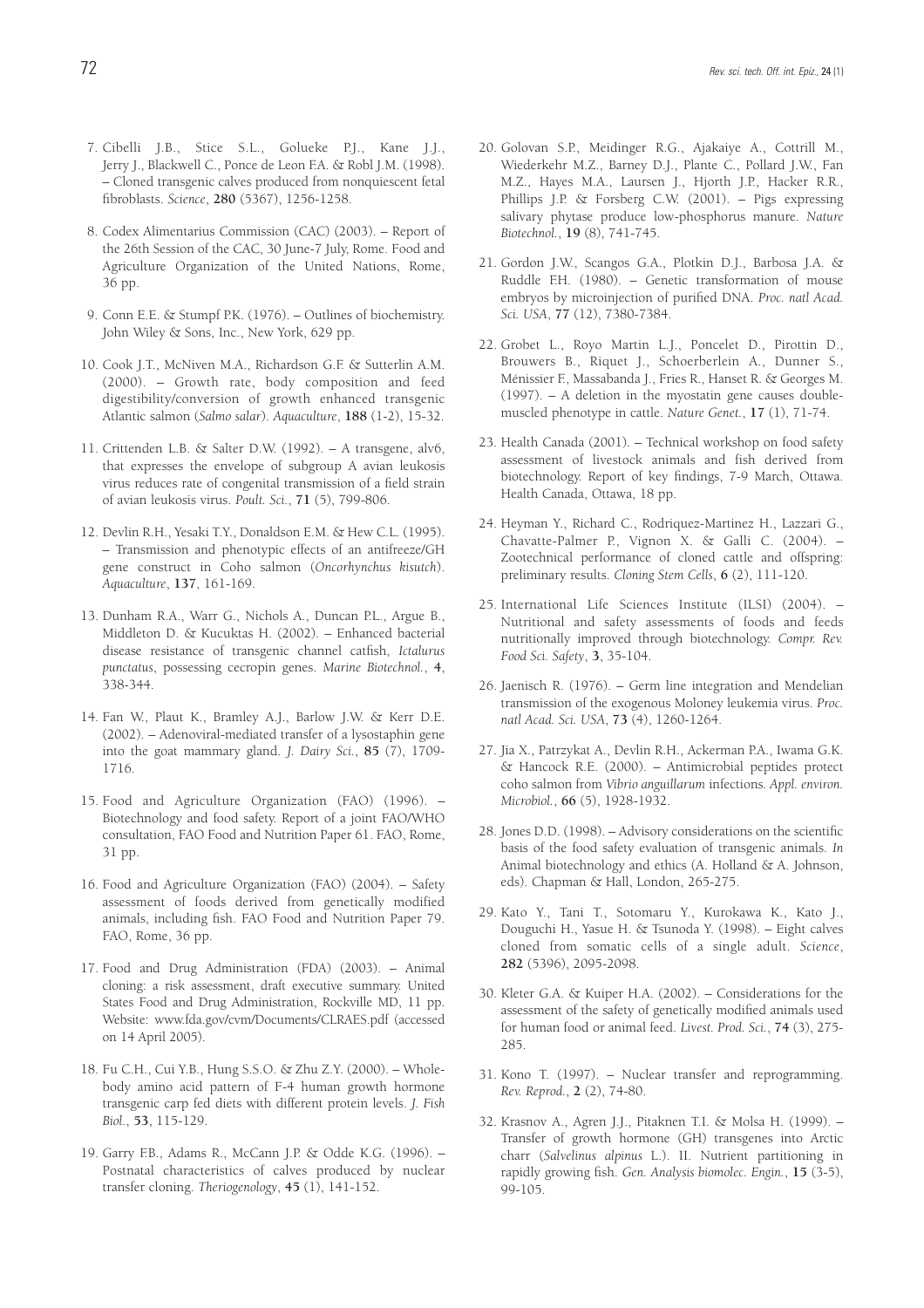- 33. Kuiper H.A., Kok E.J. & Engel K.H. (2003). Exploitation of molecular profiling techniques for GM food safety assessment. *Curr. Opin. Biotechnol.*, **14** (2), 238-243.
- 34. Lanza R.P., Cibelli J.B., Faber D., Sweeney R.W., Henderson B., Nevala W., West M.D. & Wettstein P.J. (2001). – Cloned cattle can be healthy and normal. *Science*, **294** (5548), 1893-1894.
- 35. Meisler M.H. (1992). Insertional mutation of 'classical' and novel genes in transgenic mice. *Trends Genet.*, **8** (10), 341- 344.
- 36. National Academy of Science (2002). Animal biotechnology: science-based concerns. The National Academies Press, Washington, DC, 201 pp.
- 37. National Academy of Science (2004). Safety of genetically engineered foods, approaches to assessing unintended health effects. Sub-report on methods and mechanisms of genetic manipulation and cloning of animals. The National Academies Press, Washington, DC, 217-235.
- 38. Noble M.S., Rodriguez-Zas S., Bleck G.T., Hurley W.L. & Wheeler M.B. (2002). – Lactational performance of first parity transgenic gilts expressing bovine α-lactalbumin in their milk. *J. Anim. Sci.*, **80** (4), 1090-1096.
- 39. Norman H.D., Lawlor T.J., Wright J.R. & Powell R.L. (2004). – Performance of Holstein clones in the United States. *J. Dairy Sci.*, **87** (3), 729-738.
- 40. Organisation for Economic Cooperation and Development (OECD) (1993). – Safety evaluation of foods derived by modern biotechnology. Concepts and principles. OECD, Paris, 74 pp.
- 41. Organisation for Economic Cooperation and Development (OECD) (1994). – Aquatic biotechnology and food safety. OECD, Paris, 100 pp.
- 42. Organisation for Economic Cooperation and Development (OECD) (1996). – Food safety evaluation. Report of a workshop, 12-15 September 1994, Oxford. OECD, Paris, 180 pp.
- 43. Prather R.S., Hawley R.J., Carter D.B., Lai L. & Greenstein J.L. (2003). – Transgenic swine for biomedicine and agriculture. *Theriogenology*, **59** (1), 115-123.
- 44. Rudenko L., Matheson J.C., Adams A.L., Dubbin E.S. & Greenlees K.J. (2004). – Food consumption risks associated with animal clones: what should be investigated? *Cloning Stem Cells*, **6** (2), 79-93.
- 45. Saeki K., Matsumoto K., Kinoshita M., Suzuki I., Tasaka Y., Kano K., Taguchi Y., Mikami K., Hirabayashi M., Kashiwazaki N., Hosoi Y., Murata N. & Iritani A. (2004). – Functional expression of a delta 12 fatty acid desaturase gene from spinach in transgenic pigs. *Proc. natl Acad. Sci. USA*, **101** (17), 6361-6366.
- 46. Saif L.J. & Wheeler M.B. (1998). WAPping gastroenteritis with transgenic antibodies. *Nature Biotechnol.*, **16** (4), 334-335.
- 47. Sarmasik A., Warr G. & Chen T.T. (2002). Production of transgenic medaka with increased resistance to bacterial pathogens. *Marine Biotechnol.*, **4** (3), 310-322.
- 48. Shimozawa N., Ono Y., Kimoto S., Hioki K., Araki Y., Shinkai Y., Kono T. & Ito M. (2002). – Abnormalities in cloned mice are not transmitted to the progeny. *Genesis*, **34** (3), 203-207.
- 49. Sinclair K.D., Young L.E., Wilmut I. & McEvoy T.G. (2000). – *In-utero* overgrowth in ruminants following embryo culture: lessons from mice and a warning to men. *Hum. Reprod.*, **15** (suppl. 5), 68-86.
- 50. Solomon M.B., Pursel V.G., Campbell R.G. & Steele N.C. (1997). – Biotechnology for porcine products and its effect on meat products. *Food Chem.*, **59** (4), 499-504.
- 51. Su H.Y., Jay N.P., Gourley T.S., Kay G.W. & Damak S. (1998). – Wool production in transgenic sheep: results from first generation adults and second generation lambs. *Anim. Biotechnol.*, **9** (2), 135-147.
- 52. Tamashiro K.L.K., Wakayama T., Akutsu H., Yamazaki Y., Lachey J.L., Wortman M.D., Seeley R.J., D'Alessio D.A., Woods S.C., Yanagimachi R. & Sakai R.R. (2002). – Cloned mice have an obese phenotype not transmitted to their offspring. *Nature Med.*, **8** (3), 262-267.
- 53. Thompson J.G., Gardner D.K., Pugh P.A., McMillan W.H. & Tervit H.R. (1995). – Lamb birth weight is affected by culture systems utilised during *in vitro* pre-elongation development of ovine embryos. *Biol. Reprod.*, **53** (6), 1385-1391.
- 54. Walker S.K., Hartwich K.M. & Seamark R.F. (1996). The production of unusually large offspring following embryo manipulation: concepts and challenges. *Theriogenology*, **45** (1), 111-120.
- 55. Walsh M.K., Lucey J.A., Govindasamy-Lucey S., Pace M.M. & Bishop M.D. (2003). – Comparison of milk produced by cows cloned by nuclear transfer with milk from non-cloned cows. *Cloning Stem Cells*, **5** (3), 213-219.
- 56. Ward K.A. (2000). Transgene-mediated modifications to animal biochemistry. *Trends biochem. Sci.*, **18** (3), 99-102.
- 57. Wendt M., Bickhardt K., Herzog A., Fischer A., Martens H. & Richter T. (2000). – Porcine stress syndrome and PSE meat: clinical symptoms, pathogenesis, etiology and animal rights aspects. *Berl. Münch. tierärztl. Wochenschr.*, **113** (5), 173-190.
- 58. Wheeler M.B., Bleck G.T. & Donovan S.M. (2001). Transgenic alteration of sow milk to improve piglet growth and health. *Reprod. Suppl.*, **58**, 313-324.
- 59. Willadsen S.M. (1979). A method for culture of micromanipulated sheep embryos and its use to produce monozygotic twins. *Nature*, **277** (5694), 298-300.
- 60. Willadsen S.M. (1986). Nuclear transplantation in sheep embryos. *Nature*, **320** (6057), 63-65.
- 61. Wilmut I., Schnieke A.E., McWhir J., Kind A.J. & Campbell K.H. (1997). – Viable offspring derived from fetal and adult mammalian cells. *Nature*, **385** (6619), 810-813.